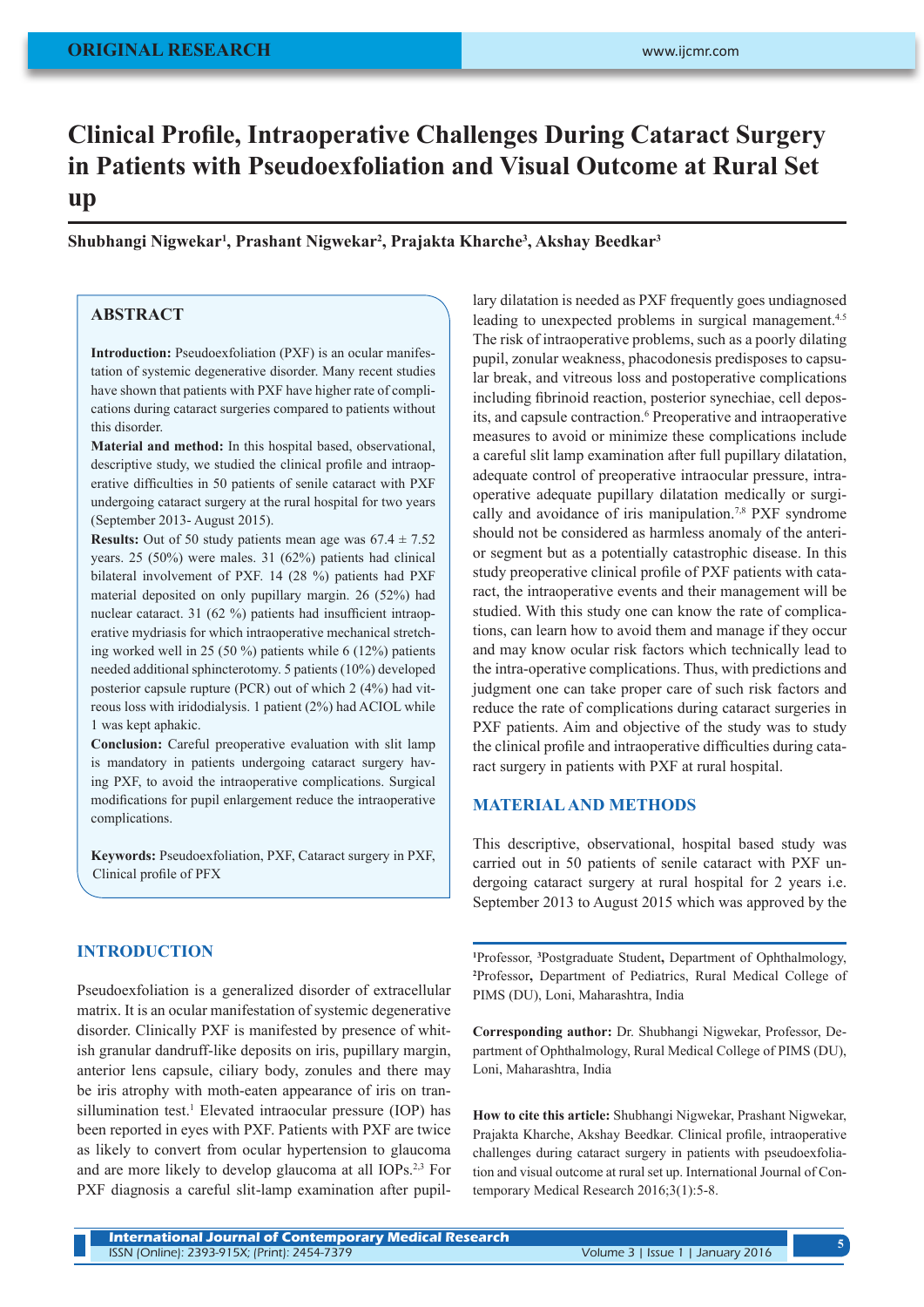Institutional Ethical committee and written informed consent was obtained prior to the study from all patients. All willing patients above 40 yrs admitted for cataract surgery having PXF at Rural Hospital were included while patients with PEX undergoing combined surgeries with previous intraocular surgeries or trauma, posterior synechiae, pigment dispersion were excluded.

#### **Methodology**

We recorded the pre operative, intra operative data in all 50 patients with PXF who were undergoing cataract surgery, from patients' medical records for 2 years.

#### **Preoperative data**

Consisted medical, ocular history, preoperative visual acuity**,** slit lamp biomicroscopy with and without pupillary dilatation with special emphasis on PXF material at the pupillary margin and anterior capsule of lens as zones of PXF on anterior lens capsule**,** anterior chamber (AC) depth and pigment dispersion in the AC**,** iridodonesis, posterior synechiae, phacodonesis or frank subluxation or dislocation of lens, pupillary reactions, measurement of pupil size before and after dilatation of pupil, and IOP apart from routine ocular investigation for cataract surgery like lacrimal sac syringing and IOL power.

#### **Intra-operative**

Intra-operative data was also collected from records as: Pre-operative maximum dilatation of pupil with combination of 5% Phenylephrine Hydrochloride and 0.8% Tropicamide eye drops, technique of extra capsular cataract extraction performed (MSICS), surgical modifications like mechanical stretching, additional sphincterotomy, type of capsulotomy, method of nucleus delivery, type of IOL, any complication occurred and its management were recorded.

#### **Parameters studied**

Pre and intraoperative pupillary size, method of its dilatation, variation in operative procedure due to insufficient mydriasis, type of complication and its management.

## **RESULTS**

Out of 50 patients with PXF average age of patients was  $67.4 \pm 7.52$  years and 43 (86 %) patients were above 60 yrs of age. 25(50%) were males (Table 1). 31 (62%) had clinical bilateral involvement of Pseudoexfoliation. 36 (72 %) patients had PXF deposition on both peripheral zone and central zone while 14 (28 %) had PXF material deposited only on the pupillary margin. 10 patients (20%) had iridodonesis clinically. 17 (34%) patients had Mature Cataract, 2(4%) had hypermature cataract. 26(52%) had nuclear sclerosis and 5 (10%) had cortical cataracts (Table 3). Range of IOP was from 10.2 mmHg to 20.6 mmHg with an average IOP reading of  $15.49 \pm 2.91$  mmHg. 31 (62 %) patients had

insufficient intraoperative mydriasis (Table 2). 31 (62%) patients required mechanical stretching during surgery because of insufficient mydriasis and out of them  $6(12%)$ patients required additional sphincterotomy. 5 patients had posterior capsular rent in which 4 (80%) had insufficient mydriasis while 1 (20%) had adequate mydriasis but week zonules. Out of these 5 PC rent (PCR) patients 3 had only PCR while 2 had Vitreous loss with Iridodialysis (Table 4). Out of 50 patients with PXF, 48 (96%) patients had PCIOL implantation while 1 patient  $(2%)$  had ACIOL and 1  $(2%)$ patient was left aphakic.

## **DISCUSSION**

Pseudoexfoliation being a degenerative condition average age of patients in our study was 65.83 years similar to study conducted by Anuradha et al<sup>23</sup> who showed 22 (73.33%) patients were above the age group of 60 years. They noted exfoliation in 31% of women and 40% of men however in present study there was equal incidence of pseudoexfoliation among males and females.

Clinically evident exfoliative changes are initially unilateral in patients with PXF and later become bilateral over time. The so called "unilateral" PXF may have early subclinical exfoliation.<sup>9</sup> In the study conducted by Jawed et al.<sup>26</sup> It was found that bilateral pseudoexfoliation was more common than unilateral which was in coherence with the present study. Deposition of exfoliative material on anterior lens surface is the most common feature of PXF and is best appreciated after pupillary dilatation.**<sup>9</sup>** Generally a bull's-eye pattern is seen consisting a translucent central zone and a granular

| Age (Years)                                                           | Male | Female | <b>Total</b> |  |  |
|-----------------------------------------------------------------------|------|--------|--------------|--|--|
| $40 - 50$                                                             |      |        | 02           |  |  |
| 51-60                                                                 |      |        | 05           |  |  |
| 61-70                                                                 | 16   | 14     | 30           |  |  |
| 71andabove                                                            |      |        | 13           |  |  |
| Total                                                                 | 25   | 25     | 50           |  |  |
| <b>Table-1:</b> Showing age and sex distribution of 50 study patients |      |        |              |  |  |
| with PXF                                                              |      |        |              |  |  |

| <b>Pupillary Diameter</b>                                    | <b>No Of Cases</b> | $\frac{0}{0}$ |  |  |  |
|--------------------------------------------------------------|--------------------|---------------|--|--|--|
| $<$ 6mm                                                      | 31                 |               |  |  |  |
| >6mm                                                         | 19                 | 38            |  |  |  |
| Total                                                        | 50                 | 100           |  |  |  |
| Table-2: Showing the pupillary diameter in 50 study patients |                    |               |  |  |  |
| with PXF                                                     |                    |               |  |  |  |

| <b>Cataract type</b>                                           | No of cases | $\frac{0}{0}$ |  |  |  |
|----------------------------------------------------------------|-------------|---------------|--|--|--|
| Hypermature                                                    | 02          | 04            |  |  |  |
| Mature                                                         |             | 34            |  |  |  |
| Nuclear sclerosis                                              | 26          | 52            |  |  |  |
| Cortical                                                       | 0.5         | 10            |  |  |  |
| Total                                                          | 50          | 100           |  |  |  |
| Table-3: Showing distribution of type of cataracts in 50 study |             |               |  |  |  |
| patients.                                                      |             |               |  |  |  |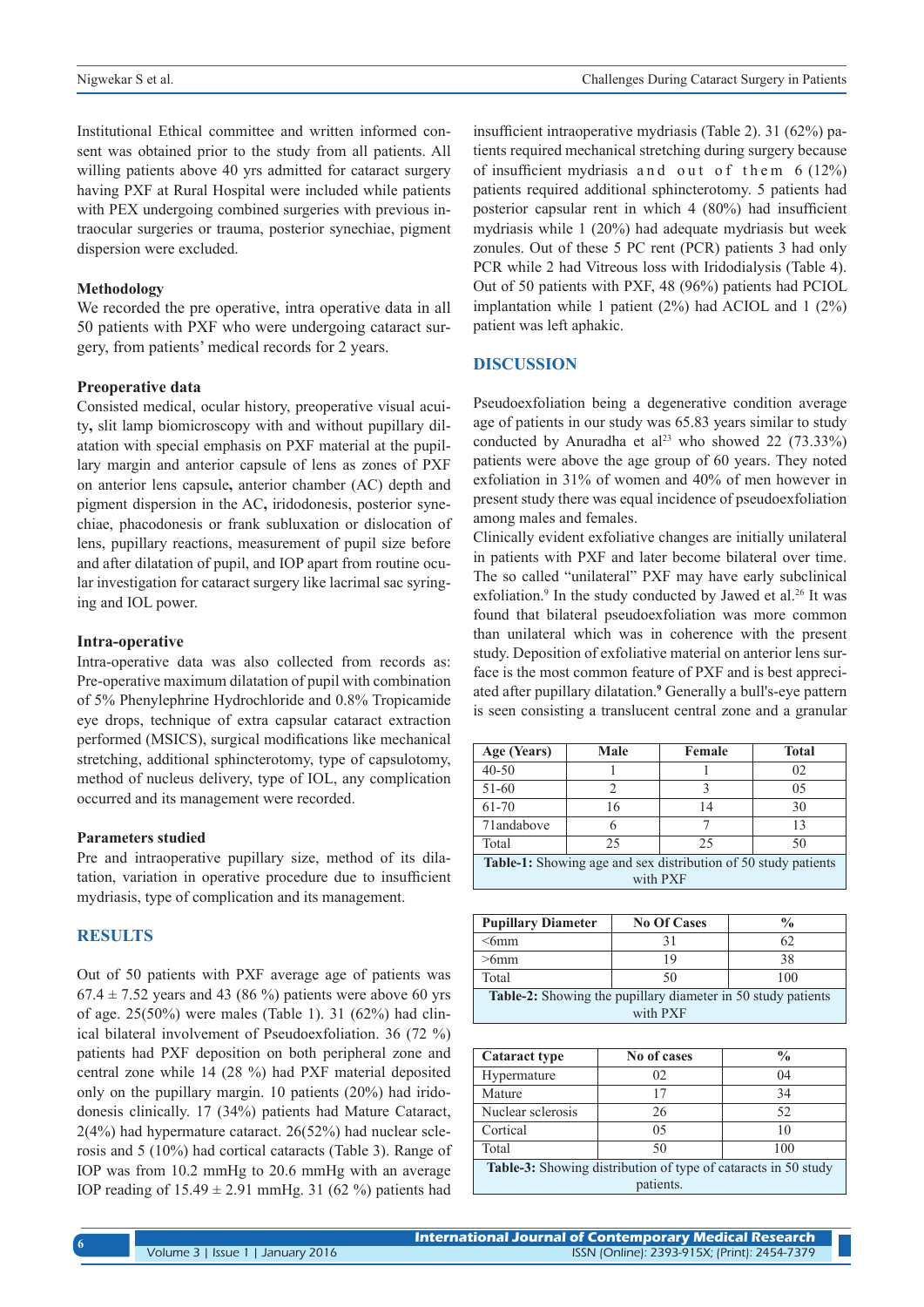| Intra operative challenges                                     | No of<br>cases<br>out | $\frac{6}{9}$                 | <b>Mydriasis</b> |  |
|----------------------------------------------------------------|-----------------------|-------------------------------|------------------|--|
|                                                                | of 50                 |                               |                  |  |
| Mechanical stretching                                          | 31                    | 62                            | $<$ 6mm.         |  |
| <b>Additional Sphincterotomy</b>                               | 6                     | 12                            | $< 6$ mm.        |  |
| Conversion of CCC to capsulo-                                  | 18                    | 36                            | $<$ 6mm.         |  |
| tomy                                                           |                       |                               |                  |  |
| Difficulty in nucleus prolapse.                                | 31                    | 62                            | $<$ 6mm.         |  |
| in AC                                                          |                       |                               |                  |  |
| Posterior capsular rent (PCR)                                  | 5                     | 10                            | $< 6$ mm.        |  |
| PCR+*VL+ Iridodialysis                                         | $\mathcal{D}$         | 4                             | $<$ 6mm.         |  |
| Conversion of PC to AC IOL                                     |                       | $\mathfrak{D}_{\mathfrak{p}}$ | $<$ 6mm.         |  |
| Conversion to Aphakia                                          |                       | $\mathfrak{D}$                | $<$ 6mm.         |  |
| (*Same patient had 2 or 3 complications.)                      |                       |                               |                  |  |
| Table-4: Showing distribution of surgical variations, intraop- |                       |                               |                  |  |
| erative challenges and association of poor mydriasis during    |                       |                               |                  |  |
| cataract surgery in 50 study patients with PXF.                |                       |                               |                  |  |

peripheral zone of deposition separated by an intermediate clear zone presumably due to lens contact with movement of iris. It may be diffusely scattered over not only the peripheral iris surface but may be deposited on or anterior to Schwalbe's line<sup>10,11</sup> (Sampaolesi's line). In 20% of patients with exfoliation, the central zone may be absent and to see the presence of PXF dilatation of pupil and slit lamp examination is mandatory.12 In our study, 36 (72%) patients had PXF deposition on both peripheral zone and central zone as against Anuradha et al<sup>23</sup> who observed 80% PXF material on the pupillary margin.

Tremulescence of iris is called Iridodonesis which is associated with phacodonesis or lens luxation in PXF due to degeneration of zonular fibers.13 Spontaneous dislocation of the lens into the vitreous has been reported. In the present study, pre operative examination revealed presence of iridodonesis in 10 (20%) patients which was higher as compared that observed by Anuradha A et al<sup>23</sup> (3.33%).

Nuclear cataracts and subcapsular cataracts are more frequently found in eyes with PXF than in eyes without PXF and PXF has a higher prevalence in eyes with cataract.(14) Cataract formation may be related to ocular ischemia, aqueous hypoxia, reduced protection against ultraviolet radiation. Ascorbic acid, that plays an important role in protecting the lens from ultraviolet irradiation, has been found reduced in the aqueous humor of patients with PXF deposits. In the study conducted by Pranathi et al<sup>25</sup> (13.46%) 7 eyes of PXF had nuclear cataract while our

study showed higher incidence of nuclear cataract 26 (52%) in PXF patients, may be due to rural patients more exposed to sun light, supports the strong association of pseudoexfoliation with nuclear cataracts.

Elevated intraocular pressure (IOP) has been reported in eyes with PXF. Patients with PXF are twice as likely to convert from ocular hypertension to glaucoma and are more likely to develop glaucoma at all IOPs which is known as glaucoma capsularae.15 Out of 50 patients in the present study group, the pre operative average IOP was 15.49 mmHg which was on lower side than studies by Pranathi et al, Jawed et al and Sushilkumar KA et al<sup>25,26</sup>

 Typically, the pupil dilates poorly in an exfoliative eye. This is partly caused by atrophy and degeneration of the iris muscle cells. Poor mydriasis during surgery has been found to be one of the major factors that lead to complications in patients with pseudoexfoliation during cataract surgery.<sup>16</sup> In present study insufficient mydriasis  $\leq 6$ mm was seen in 31 (62%) patients which was more than other studies as 48% shown by Jawed et al and 14 (46.67%) by Anuradha A et al.<sup>26,23</sup>

Sufficient mydriasis is required intraoperatively. Pharmacologically nonsteroidal anti-inflammatory drops with mydriatics and intracameral adrenaline can help to expand the pupil. Mechanical enlargement of the pupil includes stretching, sphincterotomy as well as iris hooks and pupil dilator rings.<sup>17</sup> To facilitate capsulorrhexis and nucleus delivery mechanical stretching of the pupil is required in ECCE. If pupil cannot be enlarged sufficiently with stretching, radial sphincterotomies can be considered which may not be good cosmetically but give safer pupil access and better post operative results. Increased force needed to extrude the lens through a small pupil with the increased risk of posterior capsule rupture leads higher frequency of intraoperative complications in ECCE.<sup>18</sup> In our study mechanical stretching of the pupil was required in 31 (62%) of the patients Additional sphincterotomy was required in 6 (12%) cases. This finding was contradictory to Sushilkumar K et al<sup>19</sup> where only 12 (20%) patients required mechanical stretching.

Peripheral PXF material which is hidden behind the iris is clinically invisible, but it is responsible for the instability of zonular attachment. In Small incision surgery, controlled paracentesis and adequate hydrodissection are some more useful strategies. Adequate hydrodissection as well as the use of viscodissection to separate cortex from the capsule facilitate cortex removal. In the can-opener capsulotomy, both loops of the one-piece PMMA lenses, provide stronger resistance to capsule contraction due to their haptics.20,21,22

 Separation of iris from its root is known as iridodialysis which can be due to excess handling of iris during surgery. Insufficient mydriasis may lead to iridodialysis during vectis delivery of nucleus .In present study 2 (4%) patients had iridodialysis.

Insufficient mydriasis may lead to PC rent during nucleus delivery in AC or I/A wash step. We found Posterior Capsular Rent (PCR) in 5 (10%) cases out of which 2(4%) patients had vitreous loss with iridodialysis and 1 of them

got ACIOL and one kept aphakic. The other 3 patients had only PCR without vitreous disturbance so implantation of rigid PMMA-PCIOL in sulcus was carried out. Out of 5 (10%) patients with PC rent insufficient mydriasis and rigid pupil was present in 4 (8%).

Pranathi et al<sup>25</sup> observed vitreous loss in 4  $(7.7%)$  patients with PXF. Anuradha et al<sup>23</sup> reported 3 (10%) aphakic patients while Abid Naseem et al<sup>24</sup> reported 2 (6.3%) patients with ACIOL.